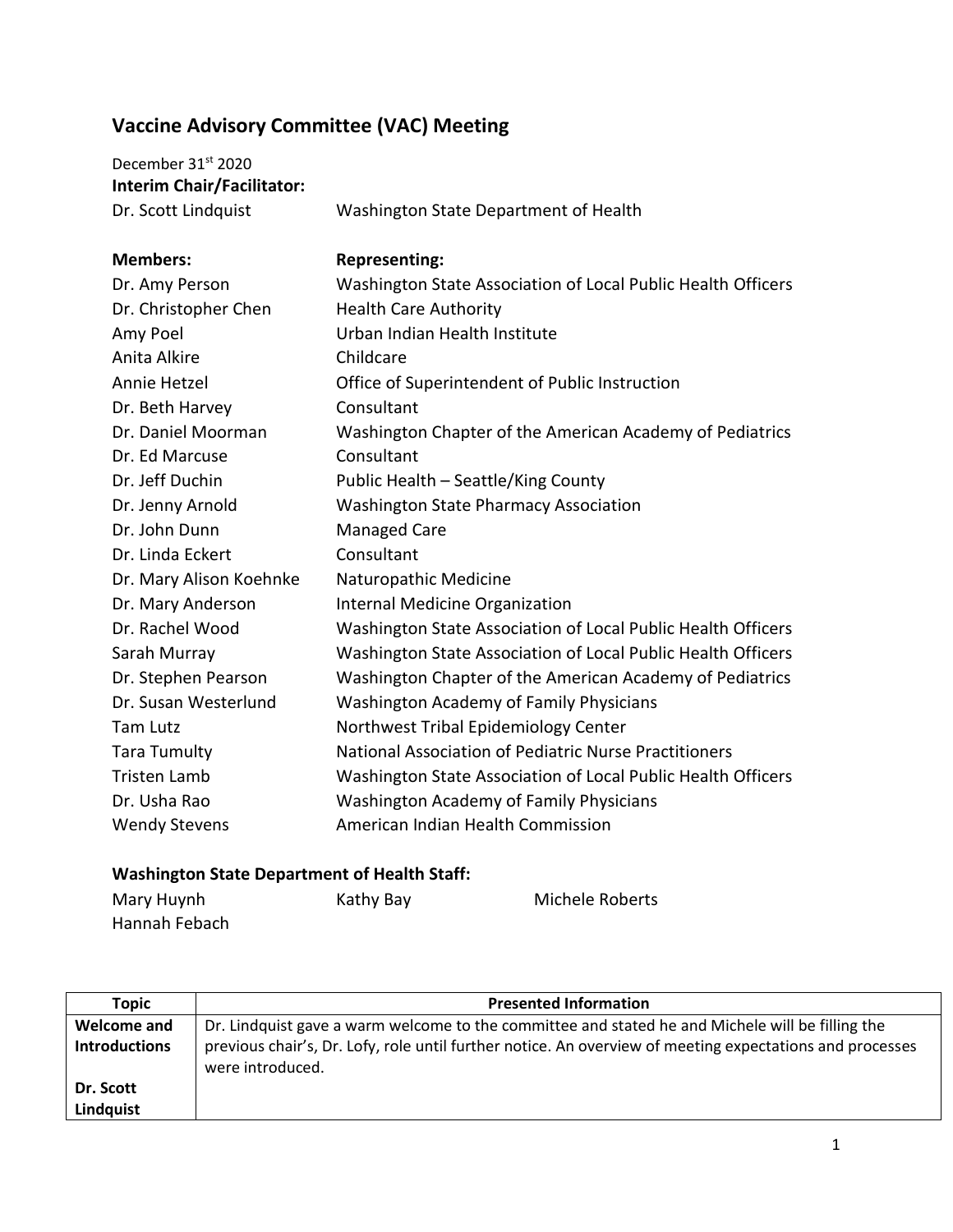| <b>Approval of</b> | Meeting minutes from the December 15th 2020 VAC meeting were approved with an amendment                              |
|--------------------|----------------------------------------------------------------------------------------------------------------------|
| <b>Previous</b>    | raised by Dr. Duchin.                                                                                                |
| <b>Meeting</b>     |                                                                                                                      |
| <b>Minutes</b>     |                                                                                                                      |
| <b>Michele</b>     |                                                                                                                      |
| <b>Roberts</b>     |                                                                                                                      |
| COVID-19           | It is our goal to move vaccine as quickly and efficiently as possible within our state and among<br>$\bullet$        |
| Vaccine            | our COVID-19 vaccines providers, following the prioritization framework for our state, which is                      |
| Response           | informed by the Advisory Committee on Immunization Practices (ACIP) and the National                                 |
| Update             | Academy of Science, Engineering and Medicine (NASEM) frameworks and stakeholder                                      |
|                    | engagement over the past few months.                                                                                 |
| <b>Mary Huynh</b>  | Some communities in Washington have already completed or are very near to completing<br>$\bullet$                    |
|                    | vaccination of their high risk workers in health care settings as outlined in current guidance.                      |
|                    | Today, we will be adding a second tier to 1A that allows for the vaccination of all other workers                    |
|                    | in health care settings once high risk workers are vaccinated.                                                       |
|                    | We acknowledge that some communities are still working through 1A and others will be able to<br>$\bullet$            |
|                    | move to this second tier of 1A more quickly than others. Across Washington, it is important that                     |
|                    | health care systems actively reach out to and provide access to COVID-19 vaccines for                                |
|                    | community-based health care workers outside their systems, this includes other health care                           |
|                    | providers, school nurses, and behavioral health providers, etc., in order to complete this phase                     |
|                    | and ensure we have a protected healthcare system.                                                                    |
|                    | We are still working to finalize prioritization for Phase 1B/1C and expect to release this guidance<br>$\bullet$     |
|                    | shortly after the new year, so that communities can begin planning outreach and vaccination of<br>these groups next. |
|                    | Providers must report COVID-19 vaccines to the state's Immunization Information System<br>$\bullet$                  |
|                    | (WAIIS) which includes; receiving their vaccine orders, submitting & receiving vaccine transfer                      |
|                    | requests, vaccine waste and return reporting.                                                                        |
|                    | There has been work completed surrounding booster ordering cadence. The automatic<br>$\bullet$                       |
|                    | placement of booster dose orders two weeks after the prime dose order for shipment during                            |
|                    | the third week has been implemented. By creating this particular cadence, it gives sites                             |
|                    | opportunity to delay or cancel the booster order before it is placed, dependent upon their                           |
|                    | vaccine supply.                                                                                                      |
|                    | If providers wish to delay the booster dose order for a later time or wish to cancel to use                          |
|                    | existing vaccine supply for both prime and booster dose, they can reach out to:                                      |
|                    | (COVID.vaccine@doh.wa.gov).                                                                                          |
|                    |                                                                                                                      |
| Moderna            | Dr. Bay introduced how the Moderna COVID-19 vaccine functions within the body and its<br>$\bullet$                   |
| COVID-19           | pathology. The spike glycoprotein (S), is what facilitates the virus to attach to cells and                          |
| Vaccine            | eventually replicate.                                                                                                |
|                    | The Moderna vaccine is a messenger RNA (mRNA) vaccination. To expand on what this, an<br>$\bullet$                   |
| <b>Kathy Bay</b>   | mRNA vaccine works by taking advantage of the process our cells use to make proteins to                              |
|                    | trigger an appropriate immune response. After triggering an immune response, the vaccination                         |
|                    | prompts your body to form antibodies that can block the spike protein from binding to cells. By                      |
|                    | blocking this cell adhesion interaction, therefore, it prevents a SARS-COV2 infection.                               |
|                    |                                                                                                                      |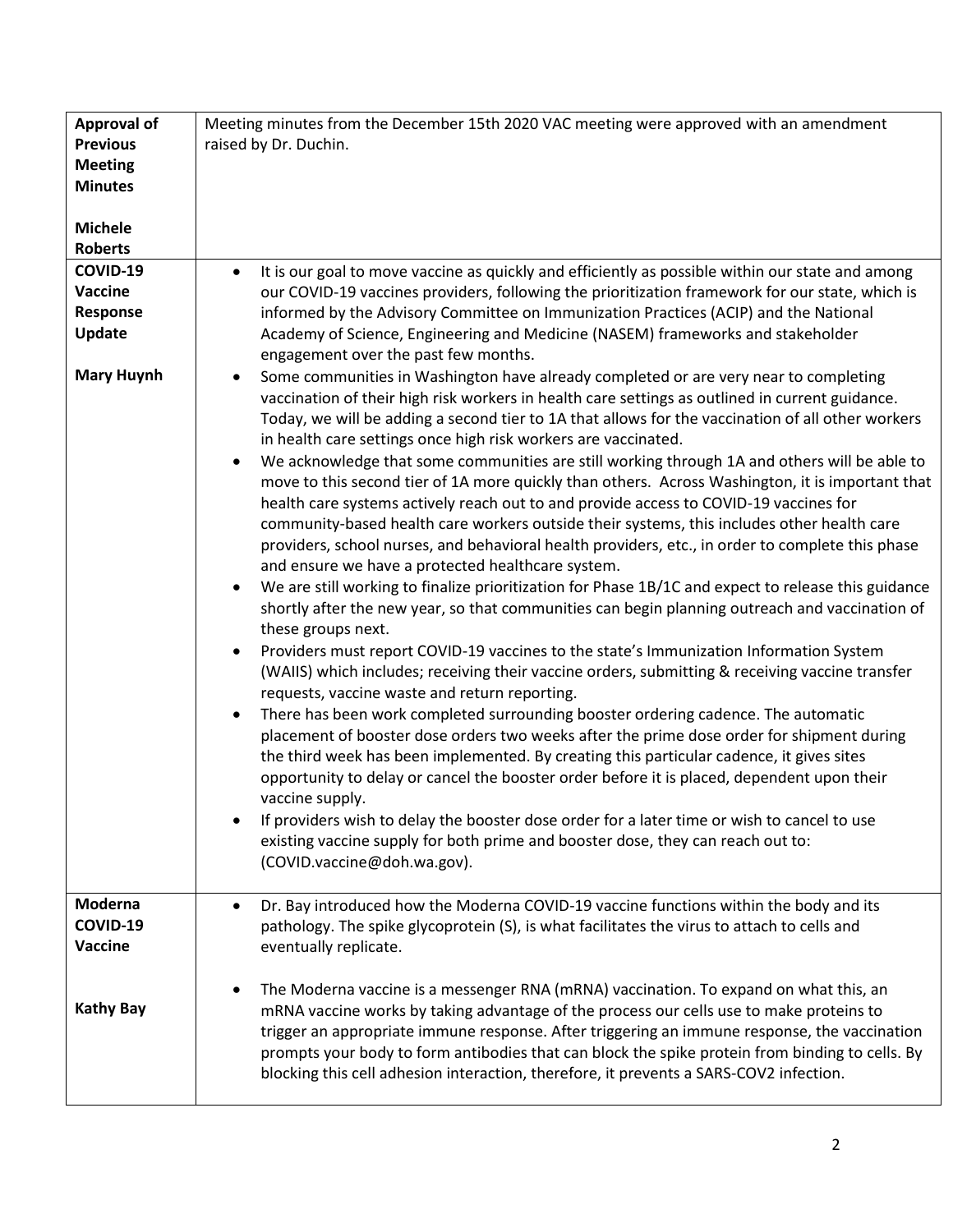|                  | When evaluating the scheduled doses, it has been emphasized that the second doses<br>$\bullet$<br>administered within a grace period of ≤4 days from the recommended date for the second dose<br>are considered valid; however, doses administered earlier do not need to be repeated.<br>The second dose should be administered as close to the recommended interval as possible.<br>$\bullet$<br>However, there is no maximum interval between the first and second dose for either vaccine.<br>Even if the second dose is delayed, there is no recommendation for a third dose. |
|------------------|------------------------------------------------------------------------------------------------------------------------------------------------------------------------------------------------------------------------------------------------------------------------------------------------------------------------------------------------------------------------------------------------------------------------------------------------------------------------------------------------------------------------------------------------------------------------------------|
|                  | Moderna Vaccine Shipping, Storage, and Administration                                                                                                                                                                                                                                                                                                                                                                                                                                                                                                                              |
|                  | <b>Local Storage Options</b><br><b>Shipping</b><br><b>Administration</b><br>$-20^{\circ}$ C (-40 $^{\circ}$ C to -15 $^{\circ}$ C)<br>(up to the Date of Expiration)<br>Freezer<br>$-15$ to $-25^{\circ}$ C                                                                                                                                                                                                                                                                                                                                                                        |
|                  | Refrigerator<br>Multiple-dose vial<br>$2$ to $8^{\circ}$ C<br>up to 30 days                                                                                                                                                                                                                                                                                                                                                                                                                                                                                                        |
|                  | Use within 6 hours<br>after first entry<br>Able to ship a single<br><b>Room Temperature</b>                                                                                                                                                                                                                                                                                                                                                                                                                                                                                        |
|                  | carton<br>No dilution required<br>up to 12 hours<br>$(100$ doses)                                                                                                                                                                                                                                                                                                                                                                                                                                                                                                                  |
|                  | Local transportation under<br>controlled condition at 2 to 8°C                                                                                                                                                                                                                                                                                                                                                                                                                                                                                                                     |
|                  |                                                                                                                                                                                                                                                                                                                                                                                                                                                                                                                                                                                    |
|                  |                                                                                                                                                                                                                                                                                                                                                                                                                                                                                                                                                                                    |
| mRNA Vaccines    | Ingredients included in mRNA COVID-19 vaccines                                                                                                                                                                                                                                                                                                                                                                                                                                                                                                                                     |
| <b>Kathy Bay</b> | As the first doses of COVID-19 vaccines are administered across the country, a few reports of<br>allergic reactions to Pfizer-BioNTech's vaccine have raised some concerns for those who are<br>prone to allergic reactions.<br>Pfizer-BioNTech's vaccine contains:                                                                                                                                                                                                                                                                                                                |
|                  | $\bullet$<br>A nucleoside-modified messenger RNA (modRNA) encoding the viral spike glycoprotein<br>$\circ$                                                                                                                                                                                                                                                                                                                                                                                                                                                                         |
|                  | of SARS-CoV-2                                                                                                                                                                                                                                                                                                                                                                                                                                                                                                                                                                      |
|                  | Lipids, or fatty substances, including: (4-hydroxybutyl)azanediyl)bis(hexane-6,1-<br>$\circ$<br>diyl)bis(2-hexyldecanoate), 2-[(polyethylene glycol)-2000]-N, N-ditetradecylacetamide,                                                                                                                                                                                                                                                                                                                                                                                             |
|                  | 1,2-distearoyl-snglycero-3-phosphocholine, and cholesterol (PEG)                                                                                                                                                                                                                                                                                                                                                                                                                                                                                                                   |
|                  | Potassium chloride<br>$\circ$<br>Monobasic potassium phosphate<br>$\circ$                                                                                                                                                                                                                                                                                                                                                                                                                                                                                                          |
|                  | Sodium chloride (salt)<br>$\circ$                                                                                                                                                                                                                                                                                                                                                                                                                                                                                                                                                  |
|                  | Dibasic sodium phosphate dihydrate<br>$\circ$<br>Sucrose (sugar)                                                                                                                                                                                                                                                                                                                                                                                                                                                                                                                   |
|                  | $\circ$<br>The Moderna vaccine contains similar ingredients.                                                                                                                                                                                                                                                                                                                                                                                                                                                                                                                       |
|                  | CDC has also learned of reports that some people have experienced non-severe allergic                                                                                                                                                                                                                                                                                                                                                                                                                                                                                              |
|                  | reactions within 4 hours after getting vaccinated (known as immediate allergic reactions), such                                                                                                                                                                                                                                                                                                                                                                                                                                                                                    |
|                  | as hives, swelling, and wheezing (respiratory distress).<br>If you have had an immediate allergic reaction—even if it was not severe—to any ingredient in<br>$\bullet$                                                                                                                                                                                                                                                                                                                                                                                                             |
|                  | an mRNA COVID-19 vaccine, CDC recommends that you should not get either of the currently                                                                                                                                                                                                                                                                                                                                                                                                                                                                                           |
|                  | available mRNA COVID-19 vaccines. If you had an immediate allergic reaction after getting the                                                                                                                                                                                                                                                                                                                                                                                                                                                                                      |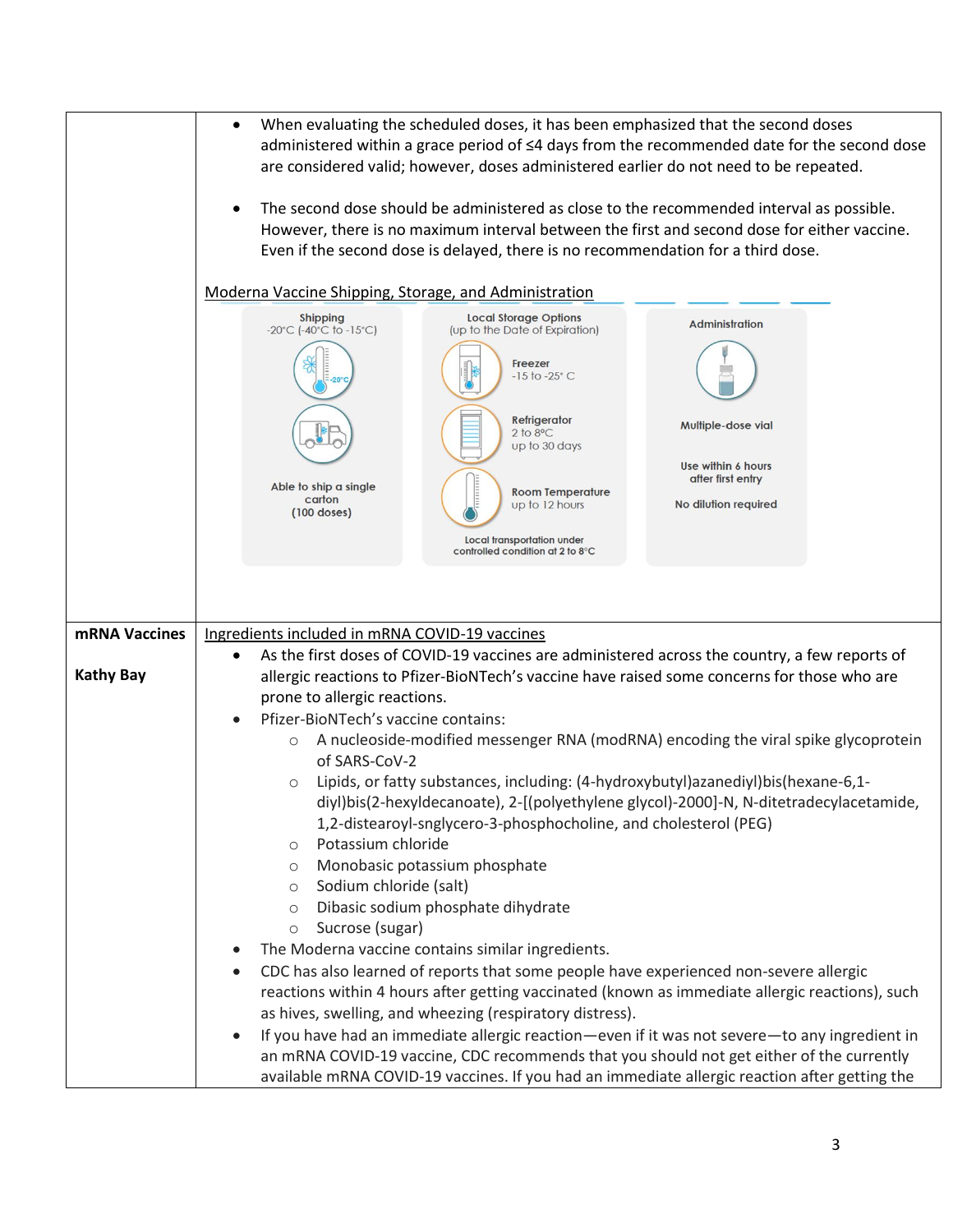| first dose of an mRNA COVID-19 vaccine, you should not get the second dose. Your doctor may<br>refer you to a specialist in allergies and immunology to provide more care or advice.                                                                                                                                                                                                                                                                                                                                                                                                                                                                                                                                          |
|-------------------------------------------------------------------------------------------------------------------------------------------------------------------------------------------------------------------------------------------------------------------------------------------------------------------------------------------------------------------------------------------------------------------------------------------------------------------------------------------------------------------------------------------------------------------------------------------------------------------------------------------------------------------------------------------------------------------------------|
| If you have had an immediate allergic reaction—even if it was not severe—to a vaccine or<br>$\bullet$<br>injectable therapy for another disease, ask your doctor if you should get a COVID-19 vaccine.<br>Your doctor will help you decide if it is safe for you to get vaccinated.                                                                                                                                                                                                                                                                                                                                                                                                                                           |
| If you have allergies not related to vaccines, CDC recommends that people with a history of<br>$\bullet$<br>severe allergic reactions not related to vaccines or injectable medications-such as food, pet,<br>venom, environmental, or latex allergies-get vaccinated. People with a history of allergies to<br>oral medications or a family history of severe allergic reactions may also get vaccinated.<br>These recommendations include allergic reactions to PEG and polysorbate. Polysorbate is not an<br>$\bullet$<br>ingredient in either mRNA COVID-19 vaccine but is closely related to PEG, which is in the<br>vaccines. People who are allergic to PEG or polysorbate should not get an mRNA COVID-19<br>vaccine. |
| <b>VAC Questions &amp; Discussion</b>                                                                                                                                                                                                                                                                                                                                                                                                                                                                                                                                                                                                                                                                                         |
| There have been challenges with vaccine reallocation/redistribution. How does this work?<br>$\bullet$                                                                                                                                                                                                                                                                                                                                                                                                                                                                                                                                                                                                                         |
| There is a process for how we can transfer doses between facilities and a method in the WAIIS for it to<br>track and reflect transfers.                                                                                                                                                                                                                                                                                                                                                                                                                                                                                                                                                                                       |
| How does the Department get information related to potential vaccine reactions out to enrolled<br>$\bullet$<br>providers?                                                                                                                                                                                                                                                                                                                                                                                                                                                                                                                                                                                                     |
| Just to clarify, if there is any indication of immediate contraindication, then the patient should not have<br>a second dose of the vaccine. All our enrolled providers are on a distribution list and we have multiple<br>avenues of communication set up for them including office hours and a newsletter in which we clarify<br>the process for screening, monitoring and reporting of potential reactions.                                                                                                                                                                                                                                                                                                                |
| What is the process for someone who has received a first dose of a COVID-19 vaccine and then<br>tests positive for COVID-19?                                                                                                                                                                                                                                                                                                                                                                                                                                                                                                                                                                                                  |
| As a general rule, the person should get a second dose. They should go in for the second dose after they<br>complete the isolation period.                                                                                                                                                                                                                                                                                                                                                                                                                                                                                                                                                                                    |
| Does the screening process when receiving a COVID-19 vaccine ask if the person has had COVID-<br>$\bullet$<br>19?                                                                                                                                                                                                                                                                                                                                                                                                                                                                                                                                                                                                             |
| Yes. The screening sheets include that question.                                                                                                                                                                                                                                                                                                                                                                                                                                                                                                                                                                                                                                                                              |
| What is being tracked in VSafe? Is there a follow-up?                                                                                                                                                                                                                                                                                                                                                                                                                                                                                                                                                                                                                                                                         |
| V-Safe is a program from the CDC where people can sign up on their smartphone. They receive texts<br>regularly asking them about symptoms. If warranted, the CDC will then reach out for additional<br>followup.                                                                                                                                                                                                                                                                                                                                                                                                                                                                                                              |